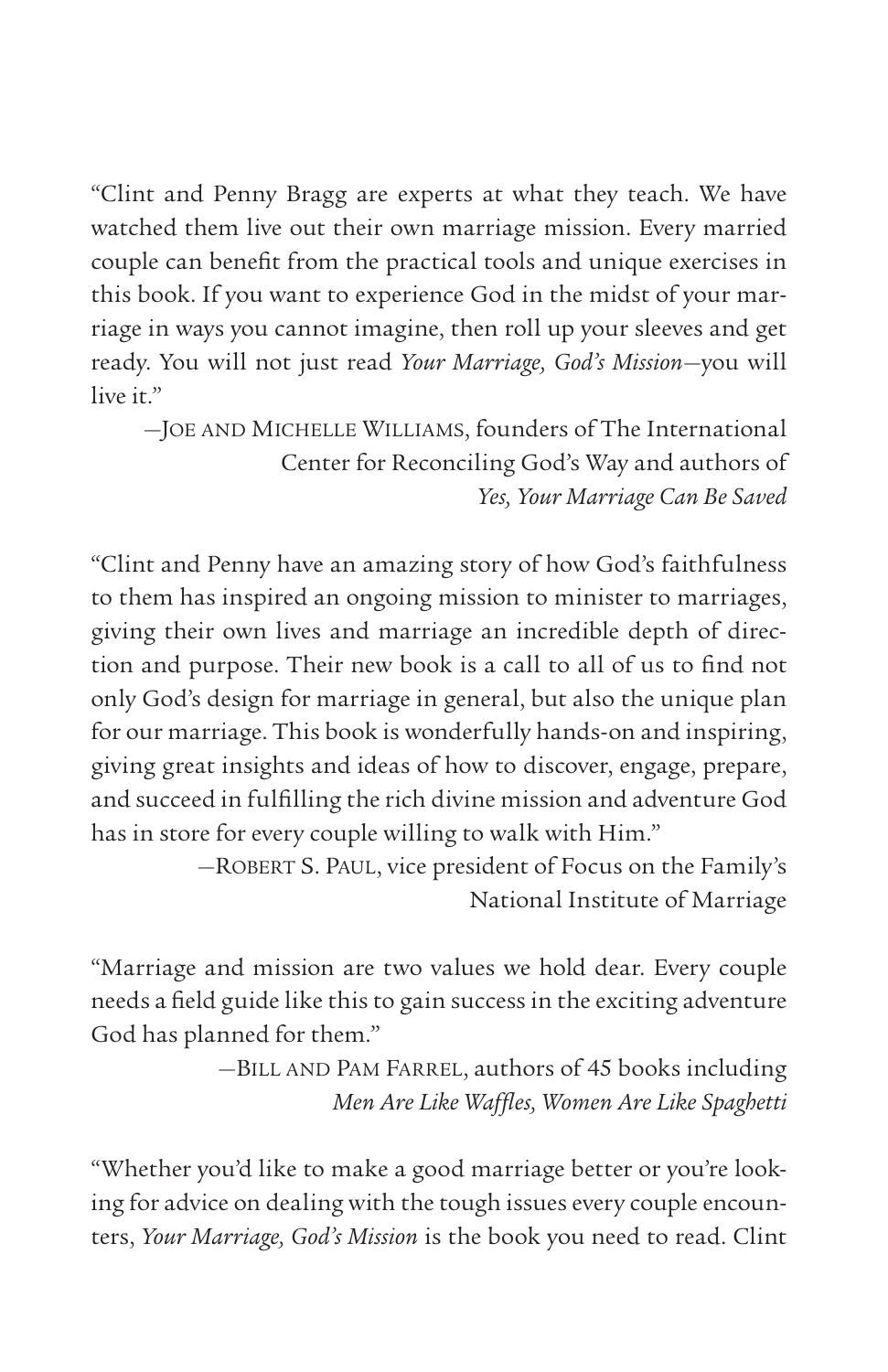and Penny Bragg offer assessment tools, hard-earned lessons from their own experience and the experiences of others, spiritual direction, and a process for discovering God's mission for your marriage. This book is more than a marriage manual—it's a tool that will lead you to an intimate relationship with the Lord that will positively impact your long-term relationship with your spouse."

—Carol and Gene Kent, founders of Speak Up for Hope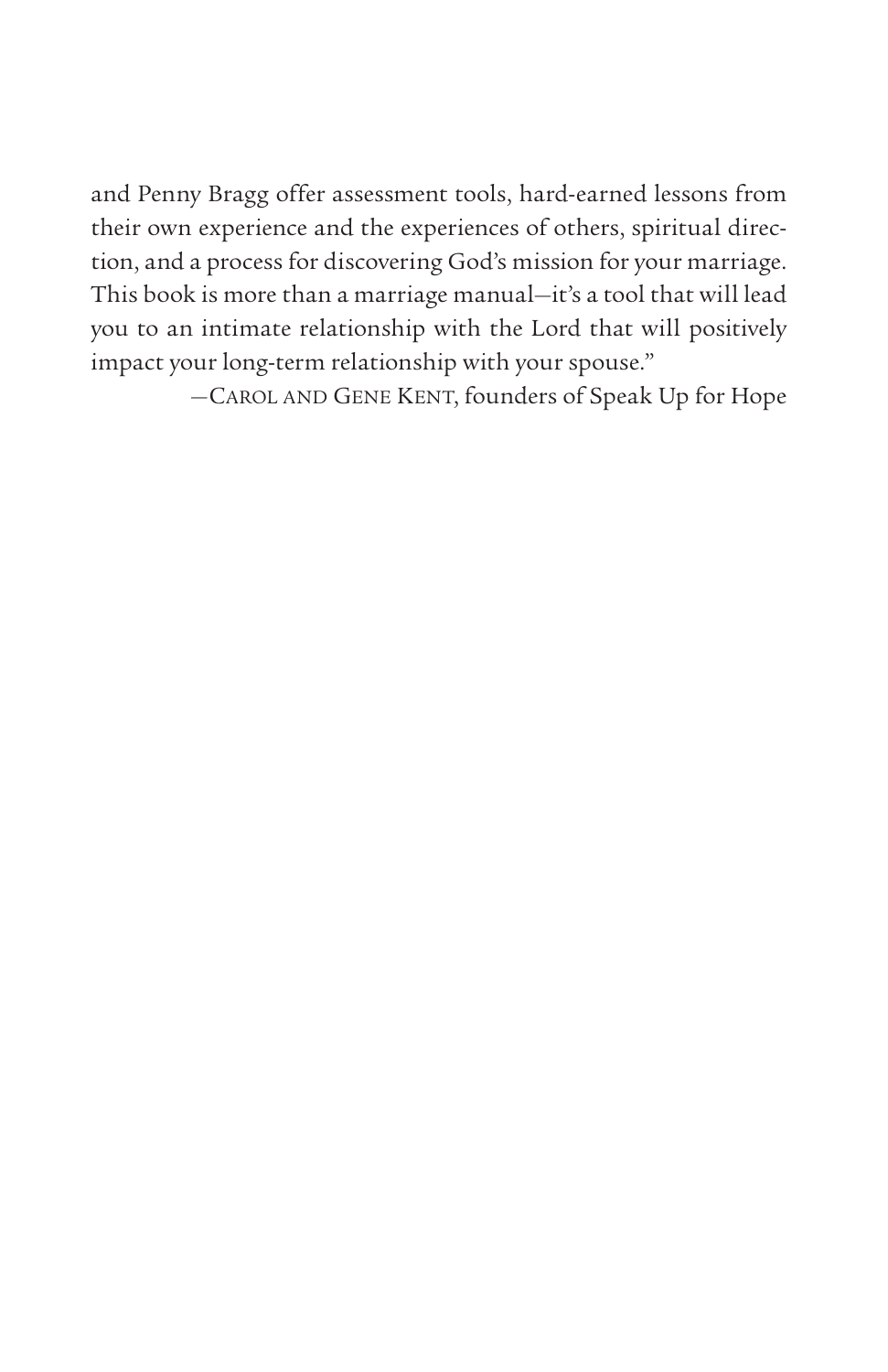## **YOUR MARRIAGE GOD'S MISSION**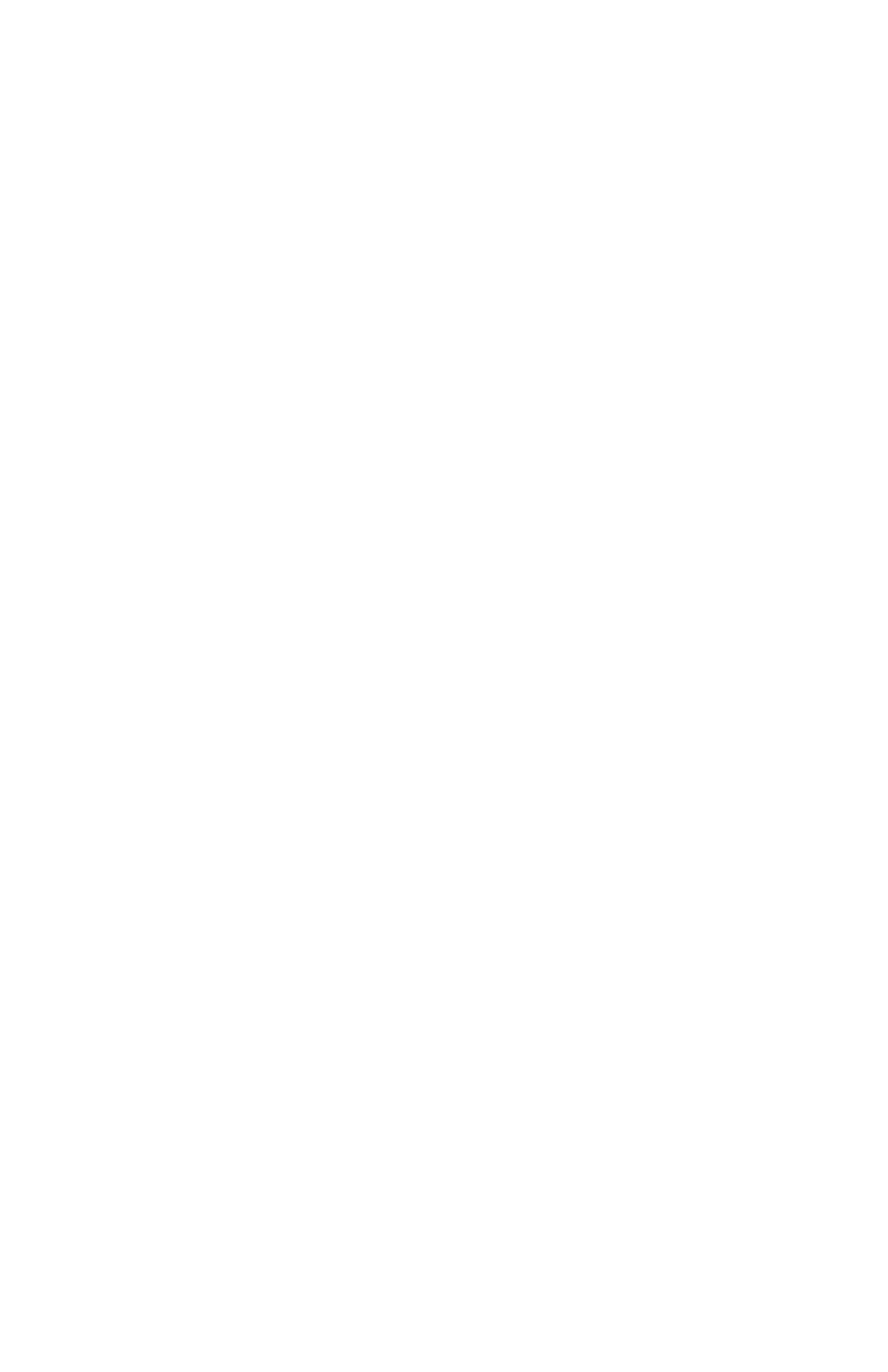# **YOUR MARRIAGE**



# **GOD'S MISSION**

### **Discovering Your Spiritual Purpose Together**

## **CLINT** *and* **PENNY A. BRAGG**

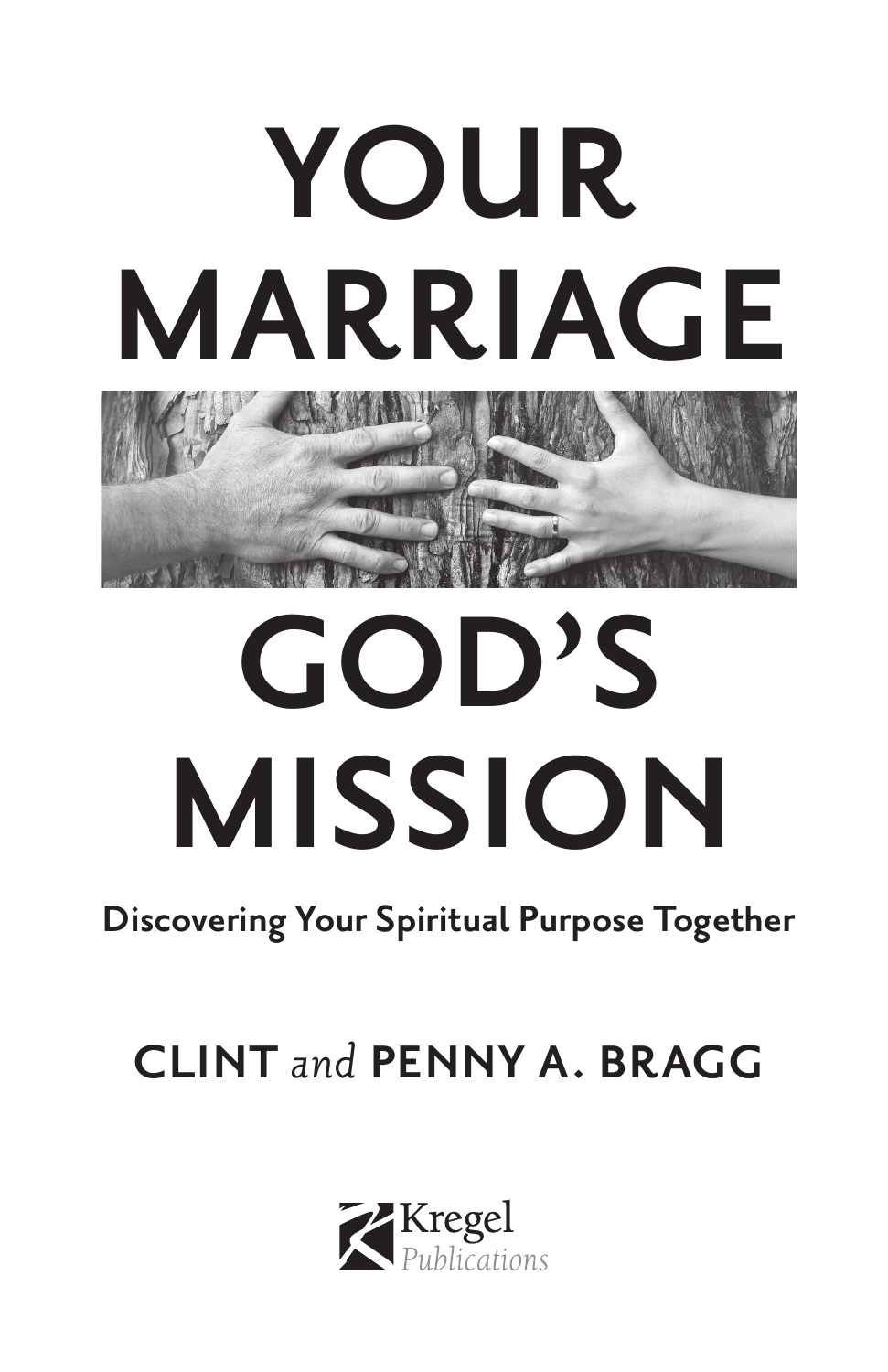*Your Marriage, God's Mission: Discovering Your Spiritual Purpose Together* © 2017 by Clint and Penny A. Bragg

Published by Kregel Publications, a division of Kregel, Inc., 2450 Oak Industrial Dr. NE, Grand Rapids, MI 49505.

The authors are represented by MacGregor Literary, Inc.

All rights reserved. No part of this book may be reproduced, stored in a retrieval system, or transmitted in any form or by any means—electronic, mechanical, photocopy, recording, or otherwise—without written permission of the publisher, except for brief quotations in reviews.

Distribution of digital editions of this book in any format via the Internet or any other means without the publisher's written permission or by license agreement is a violation of copyright law and is subject to substantial fines and penalties. Thank you for supporting the authors' rights by purchasing only authorized editions.

The persons and events portrayed in this book have been used with permission. To protect the privacy of some of these individuals, names and identifying details have been changed.

The QR codes provided in this book are included to enhance the reader's interaction with the authors and the text. Kregel takes no responsiblity for the content accessed by the links and cannot guarantee the links will remain active for the life of this book.

All Scripture quotations, unless otherwise indicated, are from the Holy Bible, New International Version®, NIV®. Copyright © 1973, 1978, 1984, 2011 by Biblica, Inc.<sup>TM</sup> Used by permission of Zondervan. All rights reserved worldwide. www.zondervan.com

Scripture quotations marked amp are from the Amplified Bible (AMP), copyright © 2015 by The Lockman Foundation. Used by permission. www .Lockman.org

Scripture quotations marked isv are from the Holy Bible: International Standard Version®. Copyright © 1996–forever by the ISV Foundation. ALL RIGHTS RESERVED INTERNATIONALLY. Used by permission.

Scripture quotations marked nkjv are from the New King James Version®. Copyright © 1982 by Thomas Nelson. Used by permission. All rights reserved.

Scripture quotations marked NLT are from the Holy Bible, New Living Translation, copyright © 1996, 2004, 2007 by Tyndale House Foundation. Used by permission of Tyndale House Publishers, Inc., Carol Stream, Illinois 60188. All rights reserved.

ISBN 978-0-8254-4427-2

Printed in the United States of America 17 18 19 20 21 22 23 24 25 26 / 5 4 3 2 1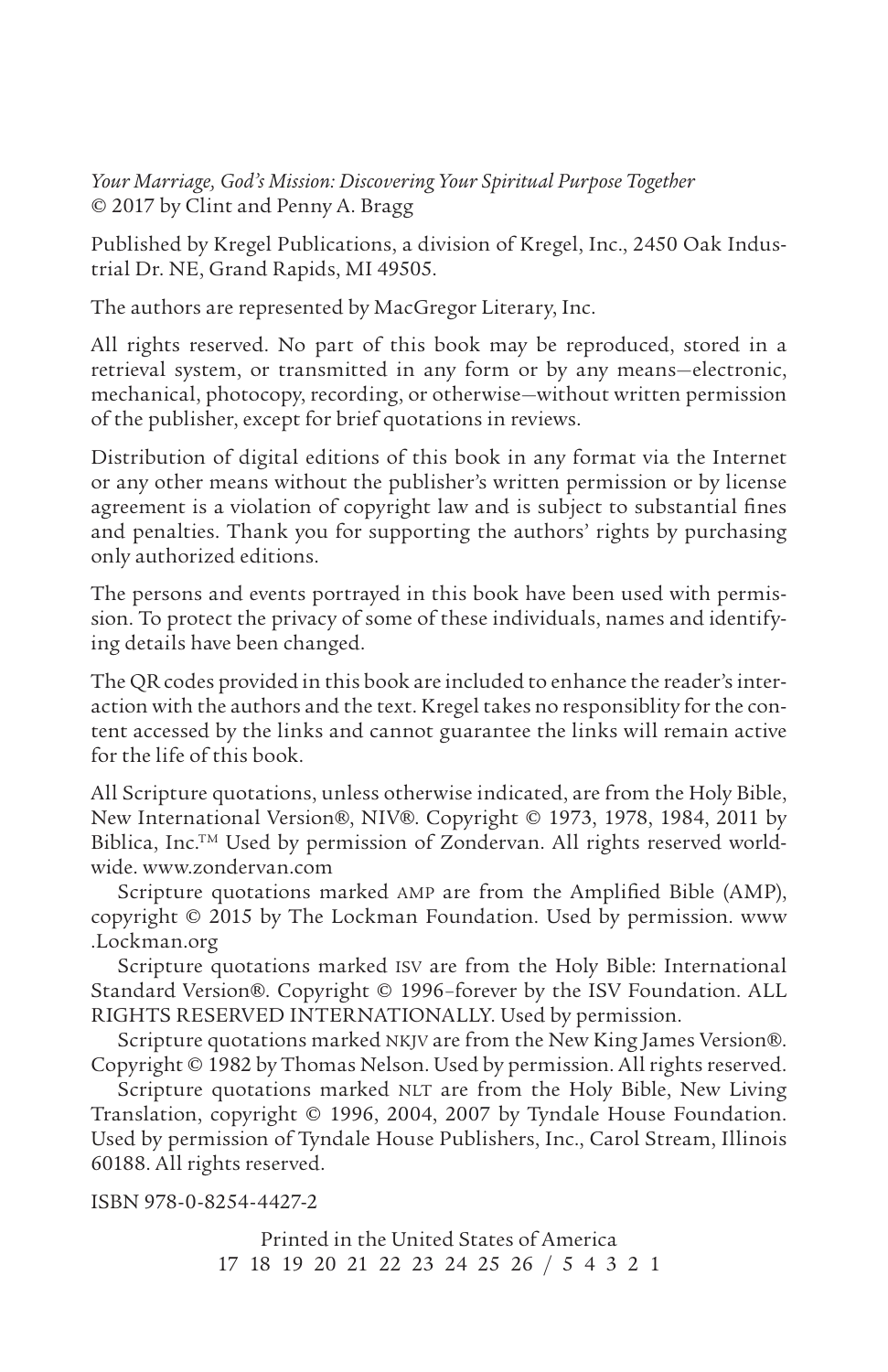*To Irene Mae Kenna, our beloved "Gramma," who always believed in the mission God set in our hearts and encouraged us to "Go out there and get that second book!"*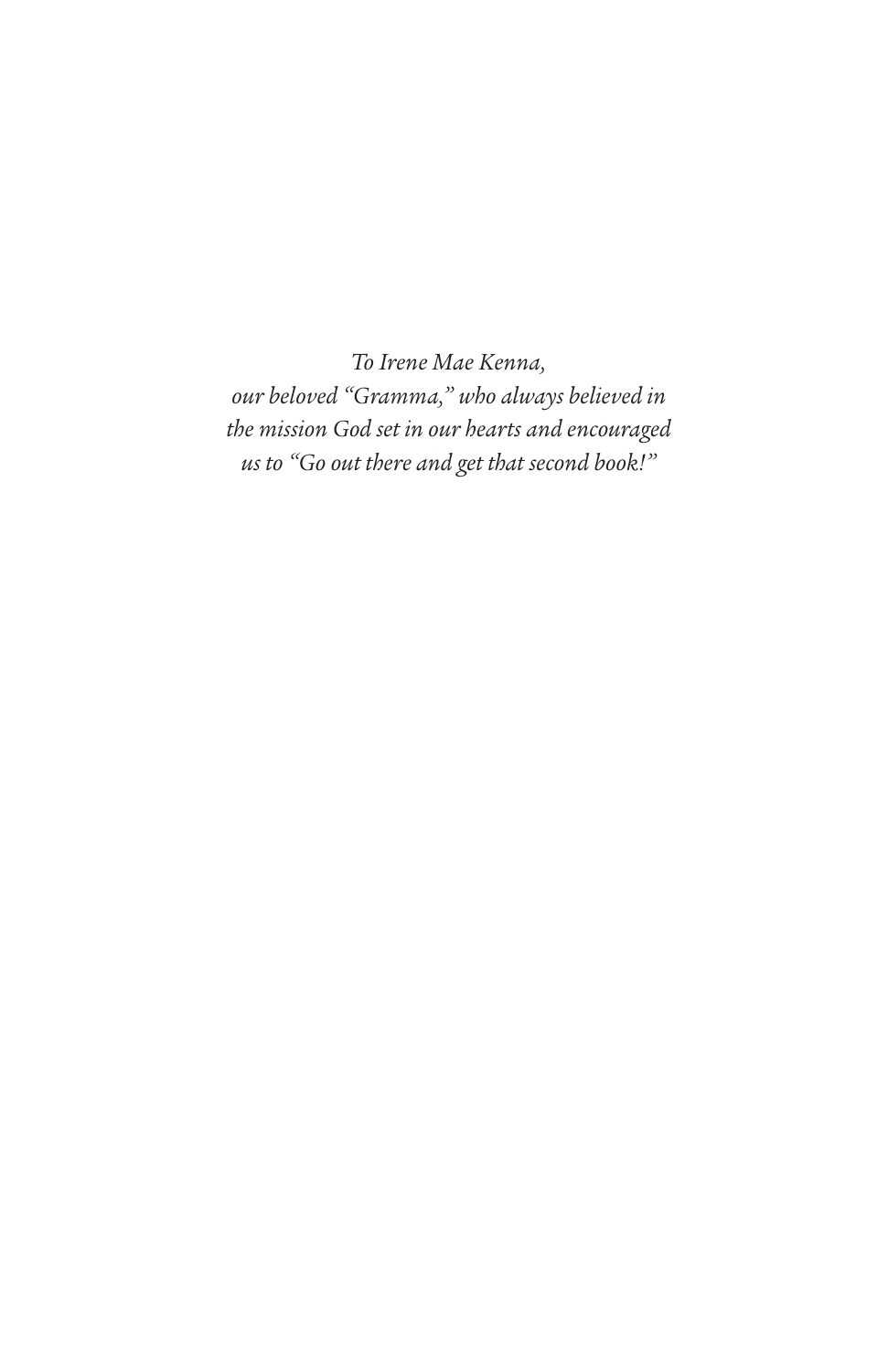*"Have I not commanded you? Be strong and courageous. Do not be afraid; do not be discouraged, for the LORD your God will be with you wherever you go."* —Joshua 1:9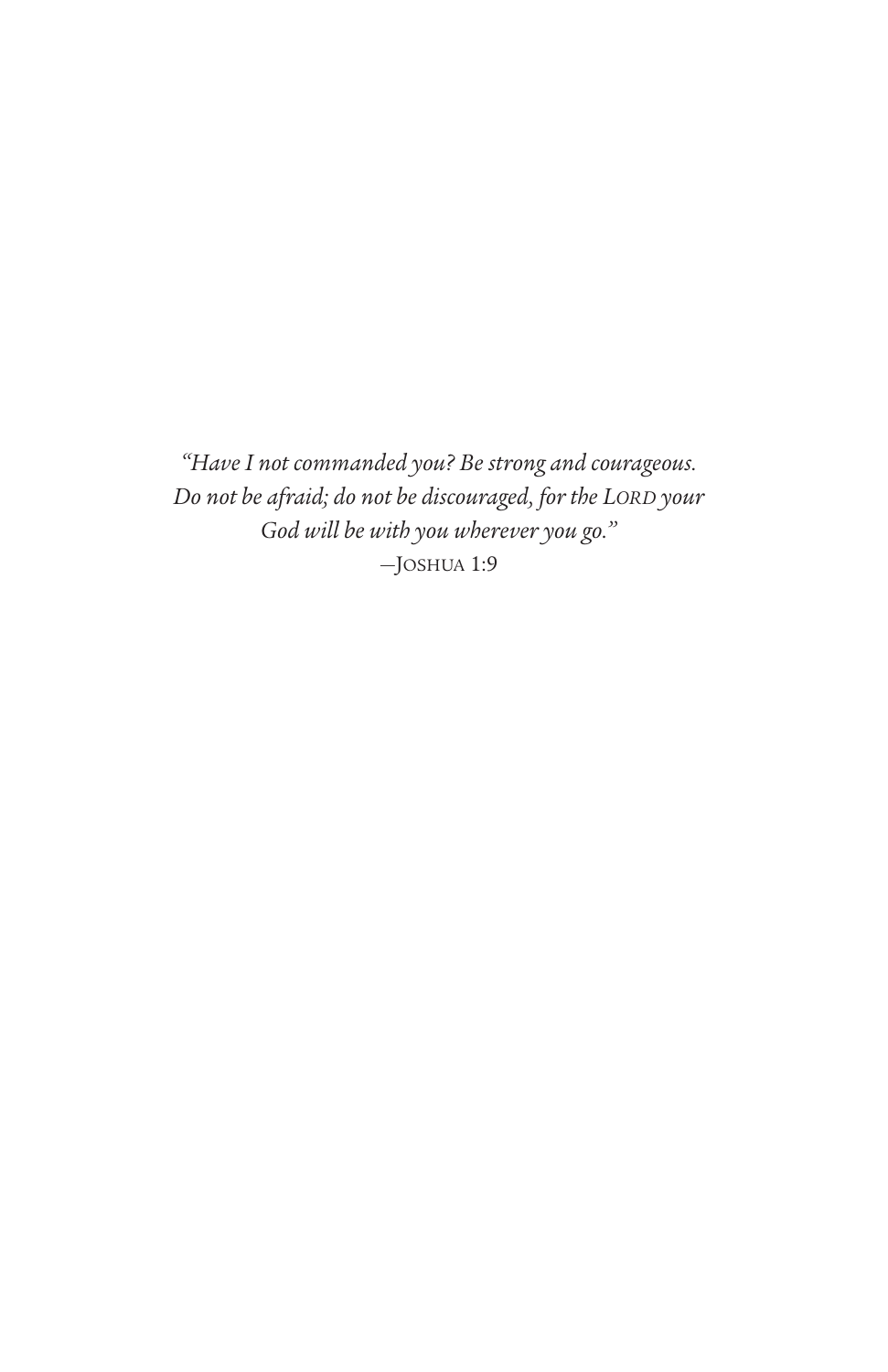#### *Contents*

#### **Phase I—Induction and Mission Ops**

| 4 Your Marriage Mission Statement  43 |  |
|---------------------------------------|--|

#### **Phase II—Basic Training**

#### **Phase III—Planning and Protocols**

| 10 Your Marriage Mission Creed  111 |  |
|-------------------------------------|--|
| 11 Sharing Your Rations  121        |  |
|                                     |  |

#### **Phase IV—Hazards and Hostiles**

| 16 The Beauty of Battle Scars  181 |  |
|------------------------------------|--|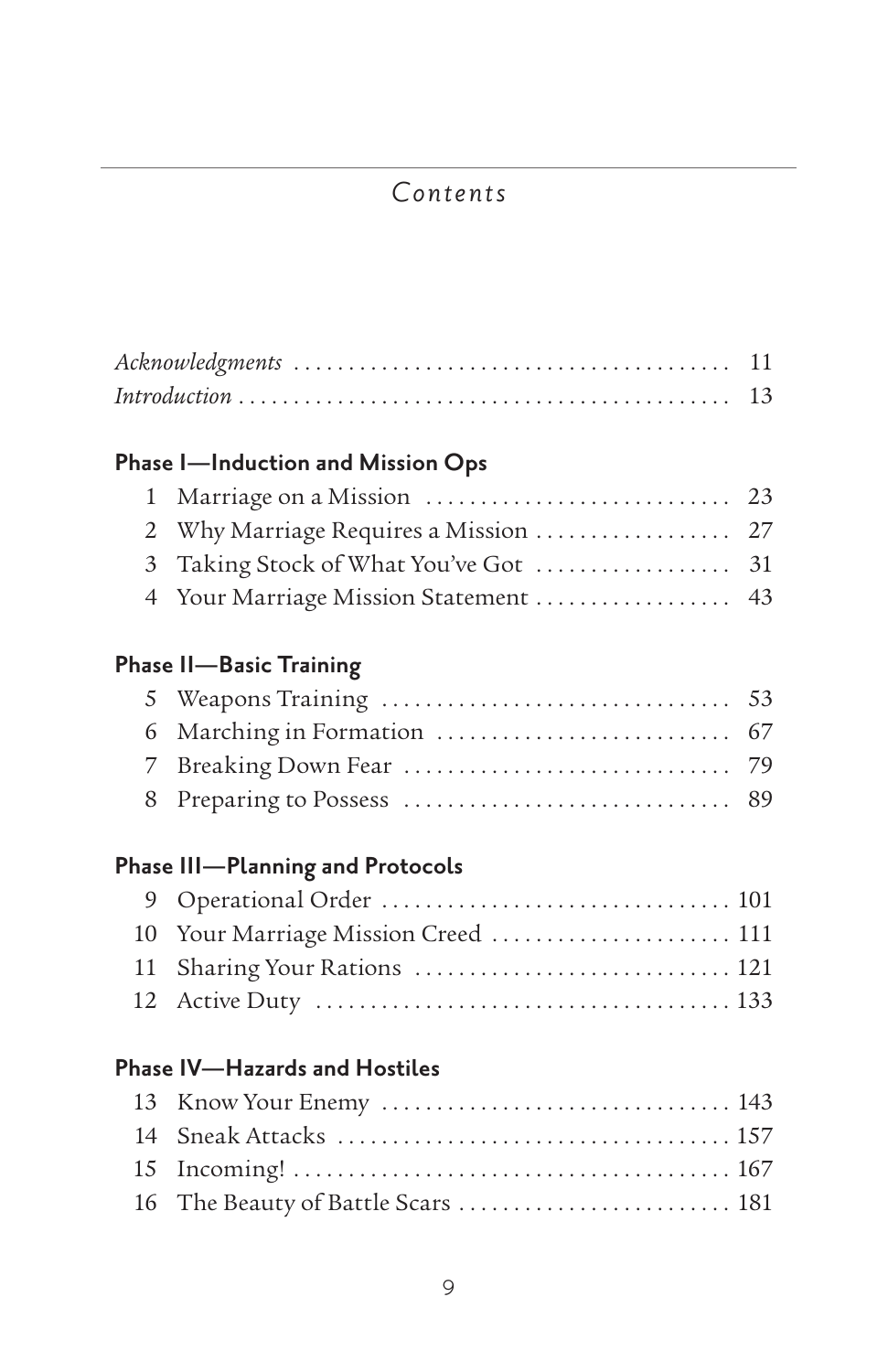#### **Phase V—Checkpoints and Charges**

| 17 Patrolling Your Borders  191                    |  |
|----------------------------------------------------|--|
|                                                    |  |
|                                                    |  |
|                                                    |  |
|                                                    |  |
| Appendix B: Resources for Recovering from Loss 229 |  |
|                                                    |  |
|                                                    |  |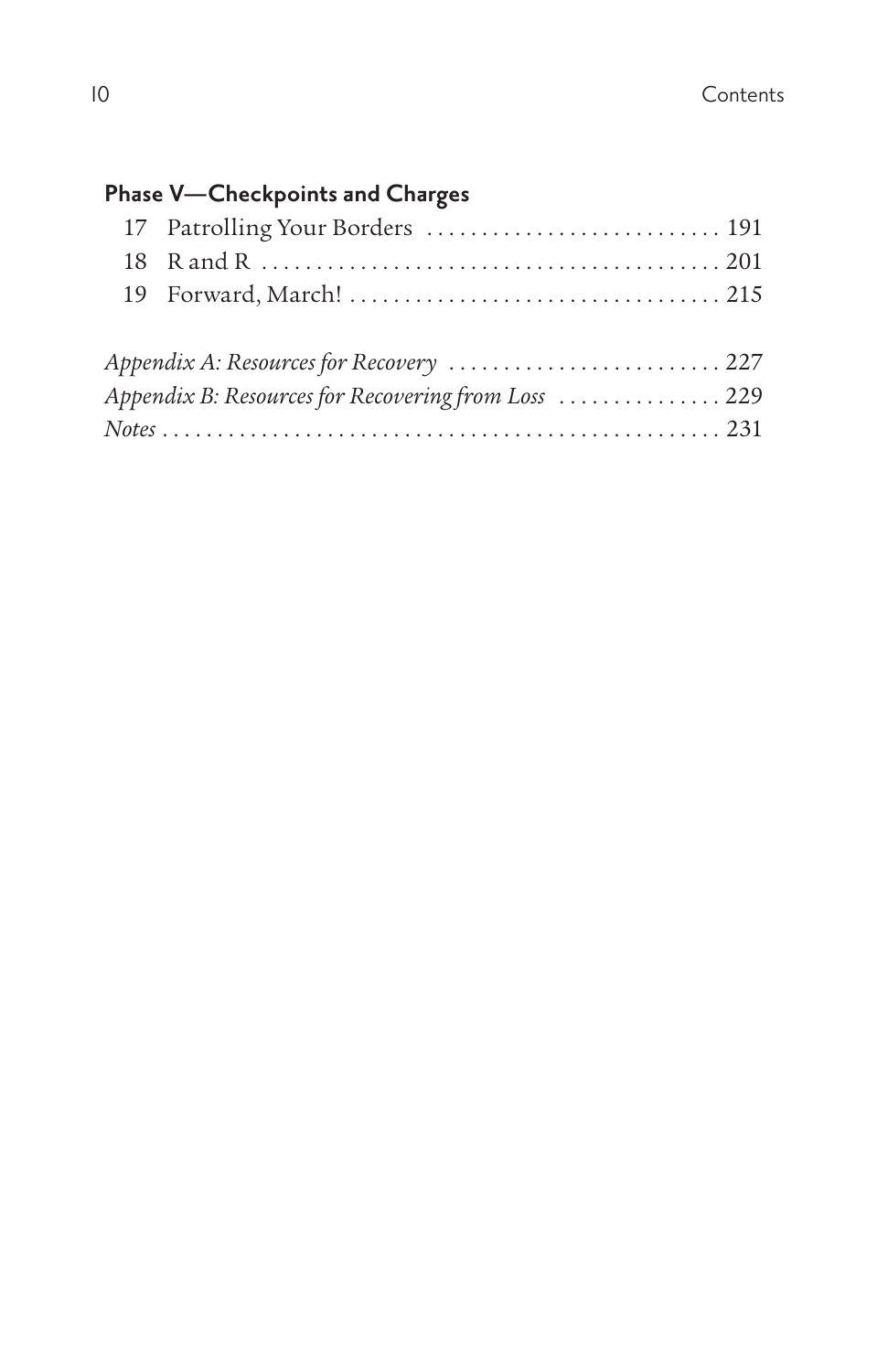#### *Acknowledgments*

From its inception many years ago, *Your Marriage*, *God's Mission* generated both excitement and angst in us. Our desire was to craft rom its inception many years ago, *Your Marriage, God's Mission* gensomething highly unique to serve as the catalyst for a Godward movement among marriages. But how? Writing this book became a mission in and of itself, which we never could have accomplished alone. Our gratitude runs deep and wide for the many eyes, hearts, and hands that have touched this work in its varying stages of development over the last several years. They include . . .

Our God: You alone are our one desire. We bless You, Father!

Our family: We are grateful for your ongoing love and encouragement.

Our financial supporters: Your faithful giving is unprecedented, and it allows us to stretch our services from state to state and country to country. We are forever thankful.

Our agent: Amanda Luedeke, you were so very worth the wait.

Our manuscript prayer team: Melanie Brookey, Loralee Cambier, Becky Duck, Michele Elizaga, Pam Fitzgerald, Colleen Goncalves, M. A. Harris, and Donna Tinsley, your prayers kept us fueled in every way. Special thanks to our Florida prayer partners, Russell Holloway and Becky Duck, for patiently listening to our concerns about this book from week to week.

Our interviewed couples: Your authenticity and vulnerability in allowing us to put your stories on camera and in written form were paramount to the mission of this book.

Our early proofreaders: Dawn Nassise, Gene O'Dell, and Pam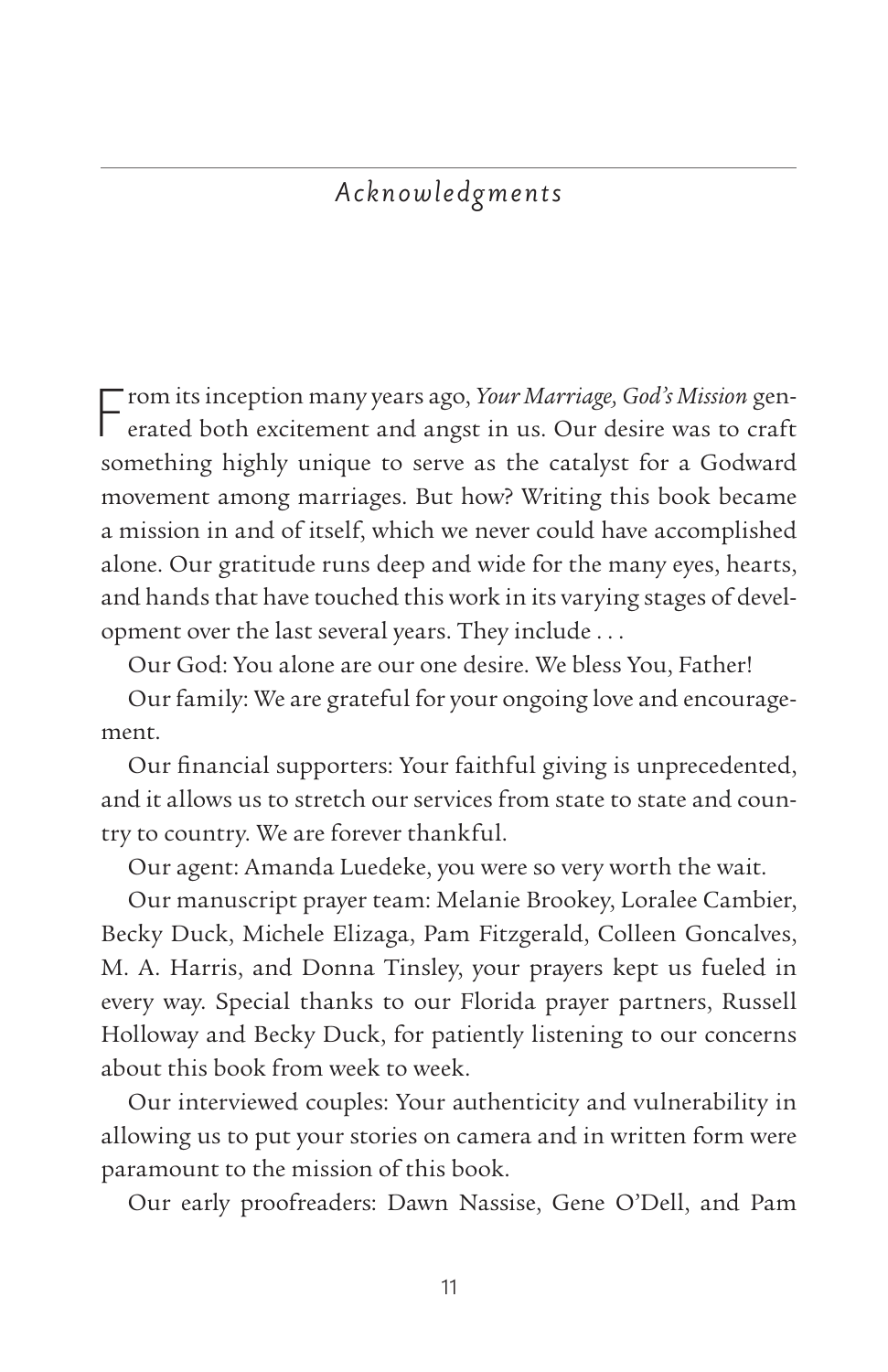Fitzgerald, you helped clean up our messy sentences, as did the Word Weavers of Volusia County.

Our thirty-day book launch intercessors: Your powerful prayers sent this book forth with God's blessing.

The Kregel team: Dennis Hillman, you have spoiled us twice now with a spectacular publishing experience. Bless you. Steve Barclift, you are always our pick for managing editor of the year. We heap a wealth of gratitude on Janyre Tromp for overhauling and reshaping the manuscript and on Bob Hartig for refining and tightening our words. We also wish to specifically acknowledge those individuals behind the scenes who helped this book round its final turn: Noelle Pedersen and Katherine Chappell for preparing the marketing campaign and tools for the book's launch. Joel Armstrong for carefully setting each correction into place. Dawn Anderson for previewing the videos and providing valuable feedback. Michelle Reinhold and Lori Alberda for lending us your eyes of wisdom.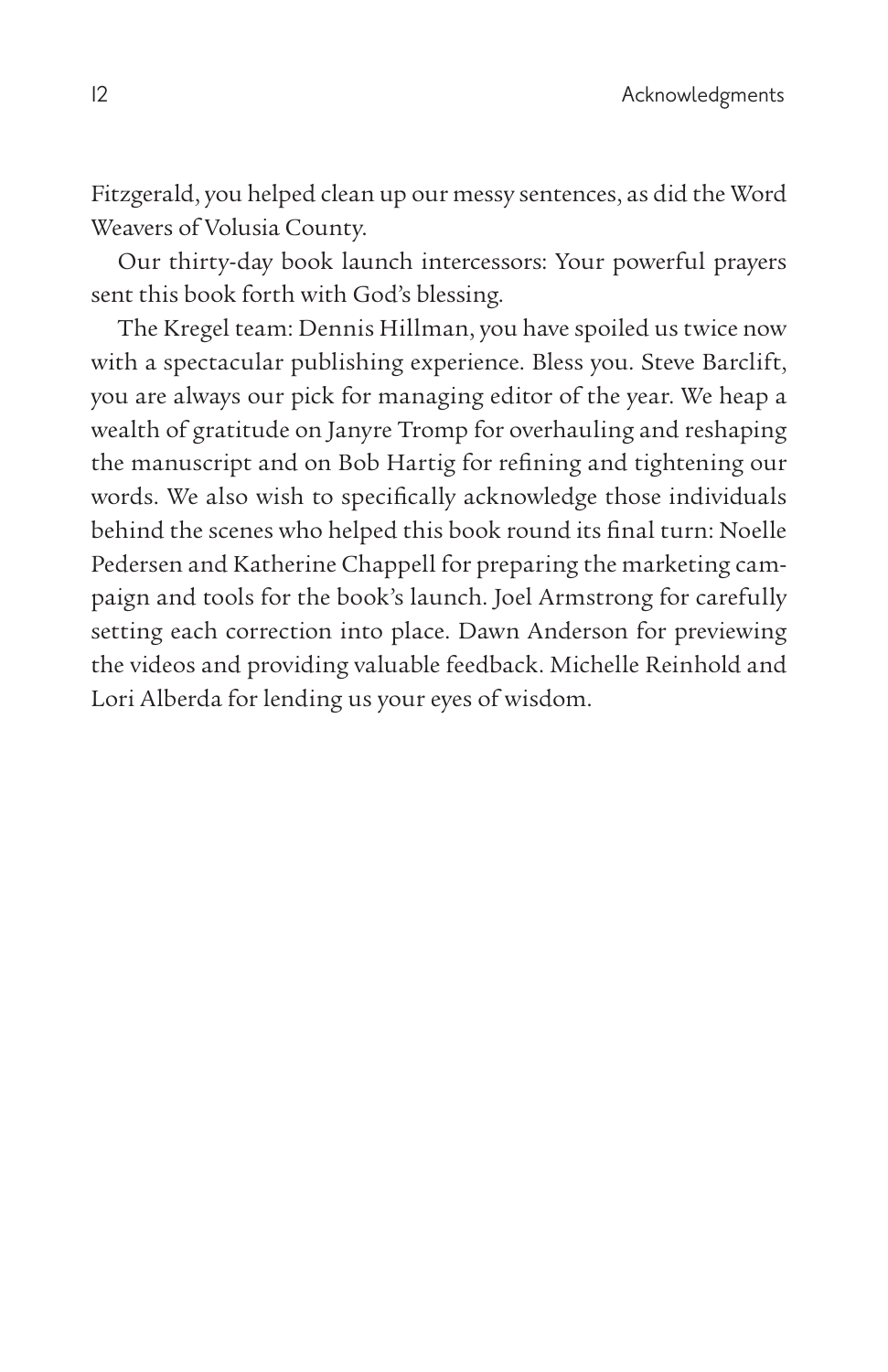#### *Introduction*

 $\Gamma$ he high rate of separation and divorce in our nation and around the world proves that most couples today exist without a coordinated mission. The lack of common purpose makes it easier to throw away a relationship when expectations go unmet, or to exchange it for something, or someone, new.

Some couples believe there is a reason they are together, but they're stuck in a revolving door of careers, church, pressures, parenting, and more. Penny and I have also met couples who believe God has a particular mission for them, but ambiguity and confusion arise when we ask if they know what that mission is. Almost always they say the same thing: "We know we're supposed to do something together as a couple, but we don't know what that looks like."

We ourselves have been in all these scenarios and then some. It took us a long time to realize that our past experiences, as difficult as they were, would eventually lead us to God's mission for our marriage. To properly set the stage for further reading and application so you can move forward, allow us to take you back into our failure at both marriage and finding God's mission for our lives.

Less than two years after we said, "I do," we were done. In some ways, our relationship ended before it—or God's mission for it ever got off the ground. We had dated for two years before getting engaged. In addition, we went through premarital counseling, took personality tests, and met with our pastor. All the basics of Christianity 101 were exhibited once we married: attending church,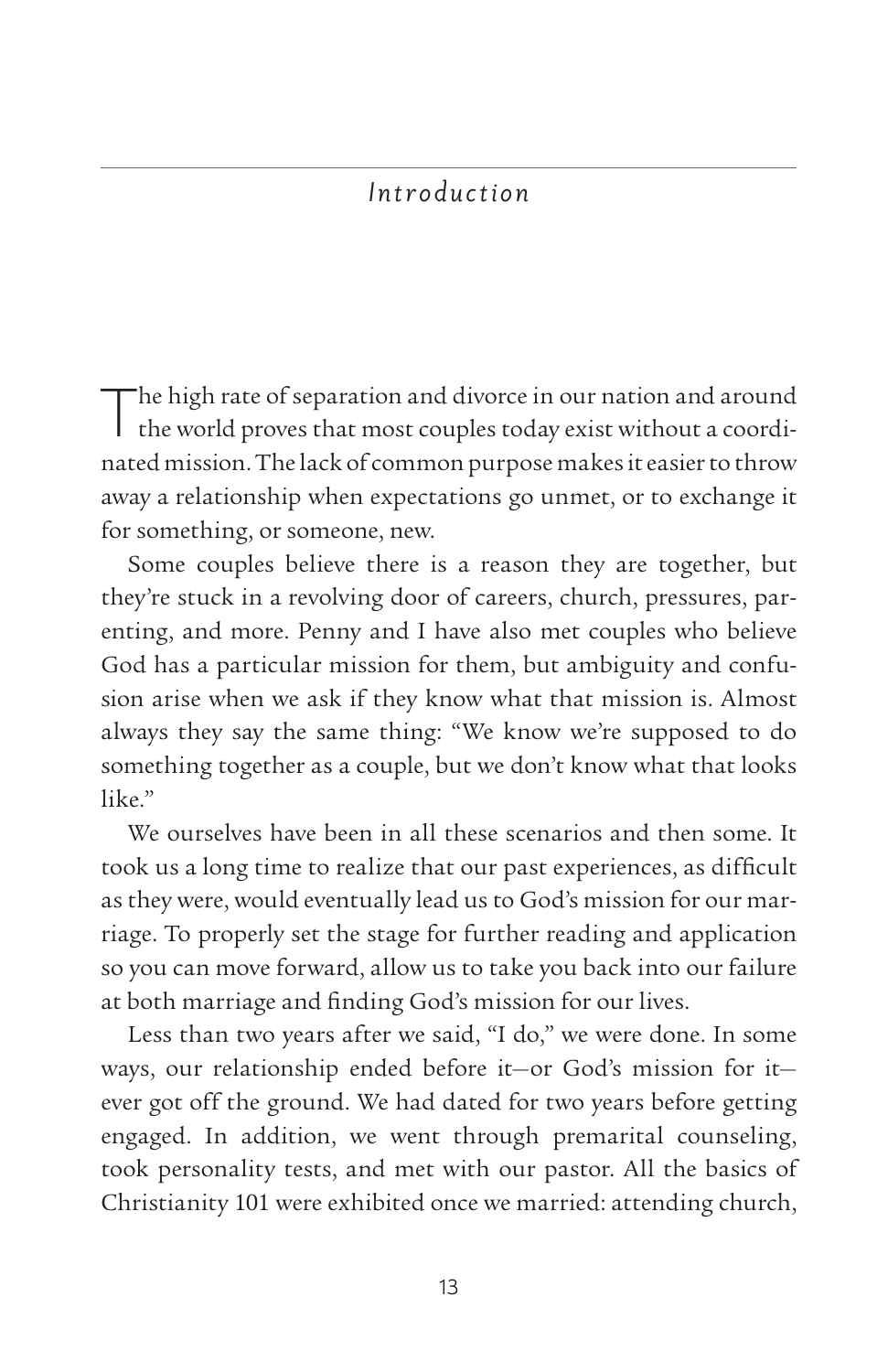praying over meals, and serving others. We thought that believing in God and loving each other were enough to make for a lasting relationship. Wrong.

Although deep down we knew that God had brought us together for a reason, we never stopped to ask Him what that reason was. Instead we made assumptions about what our life was going to look like, what we wanted out of our marriage, and what we were going to go out there and do for God. Unwittingly, we set off on a crash course to make our own hopes and dreams come true. And we crashed.

With one year of marriage under our belts, Penny and I set off on an overseas mission. Our pastor had a connection to missionary work in Papua New Guinea, and we eagerly signed on. However, we were disappointed when our plans for a summer-long mission to New Guinea turned into a two-week trip to Haiti.

"This isn't going to be very challenging," I remember saying to Penny. "Maybe we should hold out for something more . . . adventurous."

When our first morning in Haiti included an infestation of fire ants in our makeshift bed (wooden planks stretched across a cement slab), I realized we'd gotten ourselves into a little more than we expected. Still, we weren't about to wimp out.

I'd spent two tours fighting in Vietnam, so our accommodations didn't jar me that much. In the army, I'd spent many nights sleeping on top of an APC (armored personnel carrier) in the jungle. I was a little worried about Penny and what she might be feeling, but I never asked her about it. After all, we had a mission to accomplish. My military mind-set governed my actions and interactions with her and with everyone else.

Our two main goals were to construct a cement-block building, which would function as both a church and a school, and to share Christ with those living in tiny thatched huts. Being in Haiti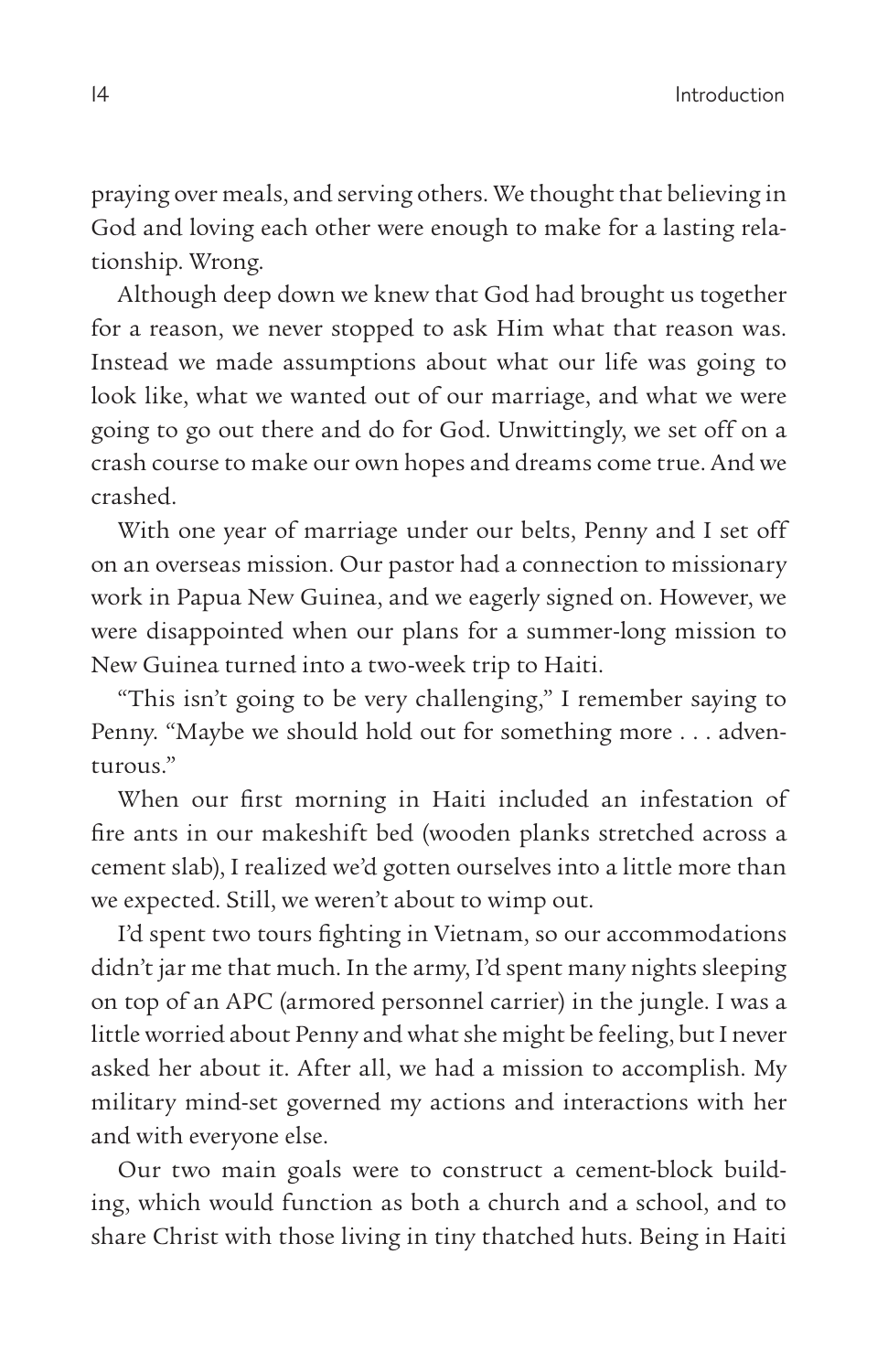reminded me of my time in Nam, and my military training allowed me to emotionally disconnect myself from the immense poverty and sickness we witnessed.

I (Penny) began rethinking overseas missions when the fire ants crawled up our legs that first morning in Haiti. Day two was no better. Our team spent ten hours standing up in the back of a flatbed truck that traveled through the jungle on a narrow, unpaved road. Like buoys in the ocean waves, we bobbed up and down with every bump and pothole. Guards in battle fatigues stopped us several times, pointing loaded rifles in our direction. At each checkpoint I held my breath. I wasn't ready to die!

Eventually we arrived at our worksite and set up camp. At our first meeting there, Clint and I were asked to serve on separate work teams. This unnerved me. I didn't want to be apart from him, but I wasn't comfortable expressing my concern. Clint was assigned to the building crew, and I was sent off into the jungle with the evangelism team. My insides rattled way down deep. While we walked slowly from hut to hut, garnering the strength for what we were about to do, my fears mounted. The farther into the bush we journeyed, the further my gut lodged itself up in my throat.

Walking along the dusty pathway, we approached two women escaping the intense heat by stretching out under the shade of a tiny tree. One of them said she had been robbed in the city, and her husband murdered. She was twenty-three.

As we continued walking, another woman with a sick baby and a severely malnourished toddler rushed out from their hut and begged us for medicine.

"Please help me! My baby is sick," she cried out in Créole. She shoved the baby into my teammate's arms. "Take her with you to America."

Through our interpreter, we discovered that the infant was suffering from worms, diarrhea, congestion, and malnutrition. There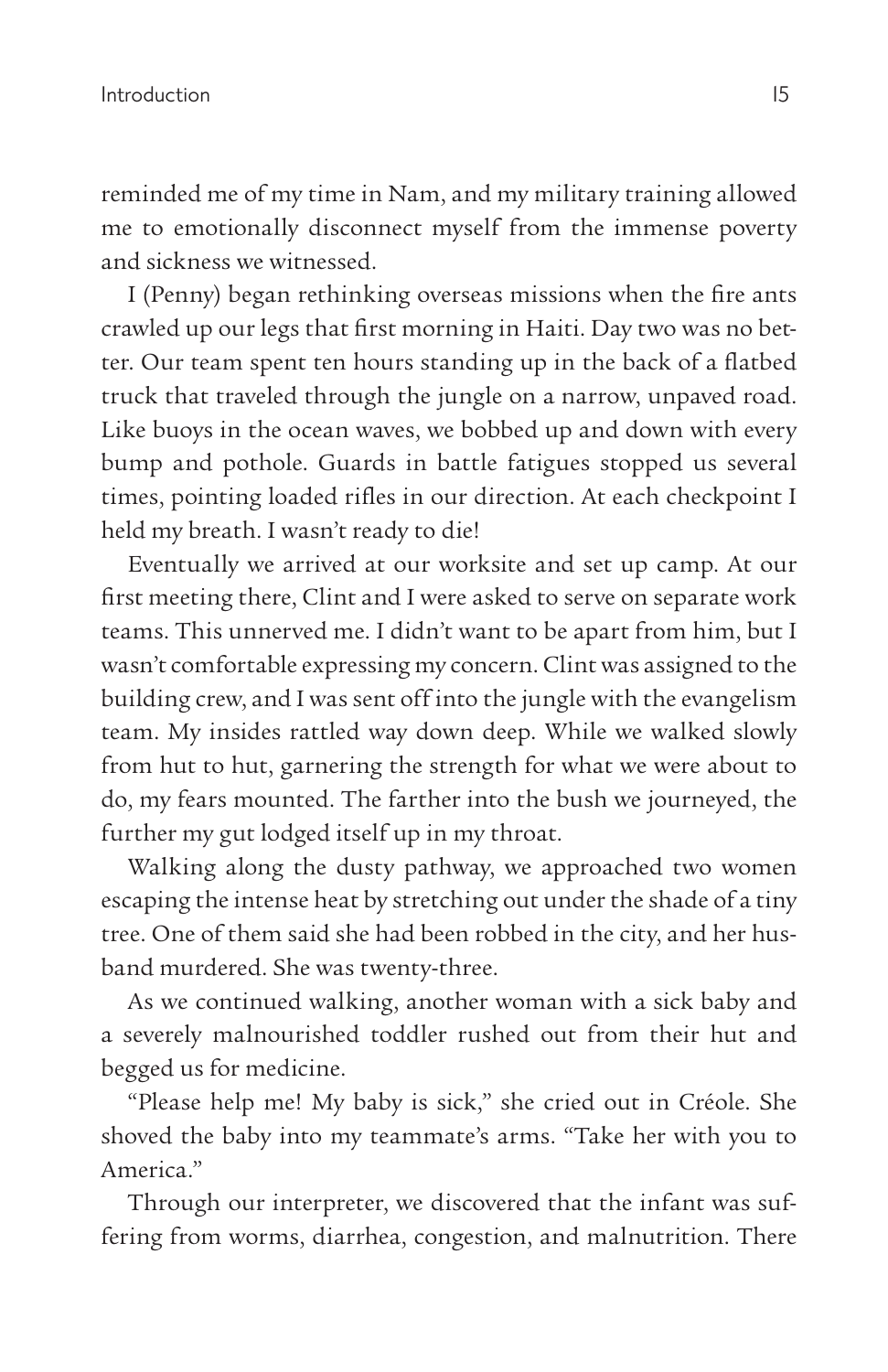16 Introduction

was no money for medicine. We prayed for the baby and told the mother we'd try to help. She followed us to the next hut.

I peeked inside. There on the dirt floor was a crippled man curled up in a ball, a bag of bones. The hut was dark and smelly. I was afraid something might happen to me if I went all the way inside. The suffering of these people was more than I could bear. To add to my fear and distress, we were taunted by voodoo bands at night along the roadside. I was *this* close to being over the edge, but I didn't say anything to Clint. To anyone. After all, we were doing great things for God and living out His mission for our marriage.

On our final morning, the whole team gathered together for Bible study, prayer, and worship. As we sat in a circle, a woman suddenly burst from the bushes, ran over to Clint, and climbed on his lap. Before I could think, I jumped up, grabbed the woman, and pulled her off him. She screamed at me in Créole. I couldn't understand a thing she said, but I knew it wasn't good. Clint and I never talked about what happened.

Disillusioned, stunned, and shaken by the suffering I'd witnessed, I found no gauge to measure or process what we'd experienced. Once we got home, there was a strange disconnection between Clint and me—a gap that only widened over time. My faith was slowly being eaten away from the inside; Clint wanted to go on another mission.

Gradually I distanced myself from my responsibilities at church and started hanging out with new friends from college. As Clint and I continued to struggle, my thoughts morphed into drastic decisions. Eight months after our return from Haiti, I packed a few things in a suitcase and walked out our front door. Marriage and mission—aborted.

Clint and I aren't trying to place the blame for our demise on that one overseas mission. We take full responsibility for our marital crash and burn. There were actually many miracles during that trip, and we were grateful to be a part of what God did there. But in the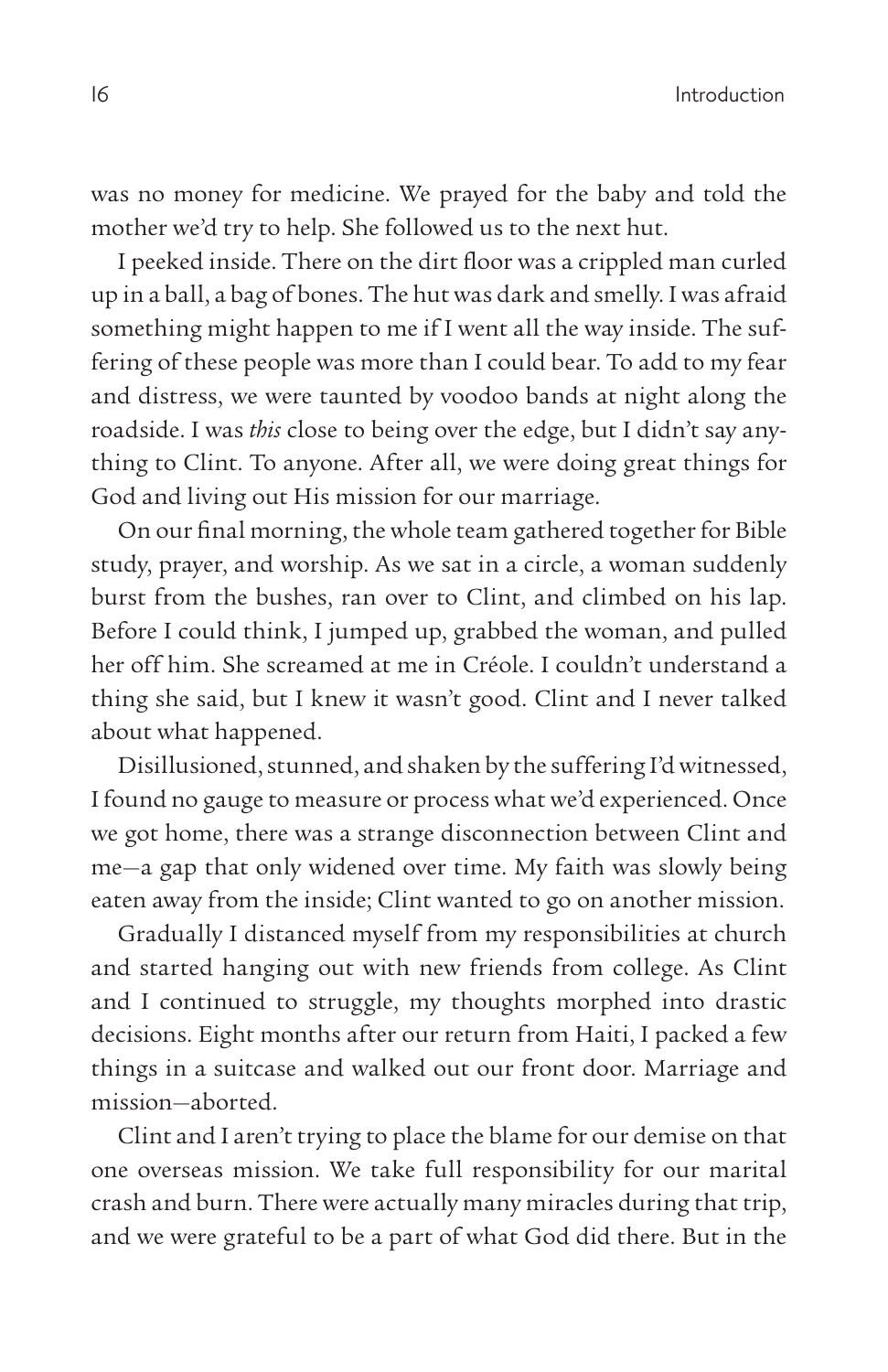end, we were not just worlds apart; we were in completely different galaxies. As a result, we bottomed out before our second anniversary. Once our divorce was finalized, we turned our backs on each other and walked away.

Eleven years of complete silence passed between us.

When God began reconnecting us in 2002, we were finally able to speak openly about our blowout. Among many other things, we talked about that mission to Haiti and how whatever happened there had sent us into a tailspin. Haiti was the beginning of the end.

In hindsight, we also realized that our problems ran much deeper. That overseas mission just unearthed them. For years the difficulties we endured as children had been stuffed down and glossed over with strong facades. When the unexpected happened in Haiti, we were unprepared for what it triggered. That one trip brought ugly things to the surface, and we didn't know what to do with them.

Perhaps if we'd realized we were two broken people in need of much mending, things would have turned out differently. Instead we were full of pride and blind to our own brokenness. We harped on our unmet needs and each other's shortcomings. While we were convinced that we were ready for God's mission, we were totally unprepared for marriage.

When God miraculously reconciled us, we knew that we had to make some major changes. Instead of focusing on ourselves, we asked God to heal our brokenness and set us on an intentional course to pursue Him as a couple. In the process of doing so, God revealed His mission for our marriage—a mission we *never* saw coming. It's the reason behind this book. Our mission is YOU.

#### HOW TO USE THIS BOOK

My (Clint's) induction into the Unites States Army began with a physical exam and a series of assembly-line inoculations. Next I was officially sworn in by oath to defend my country. Once that was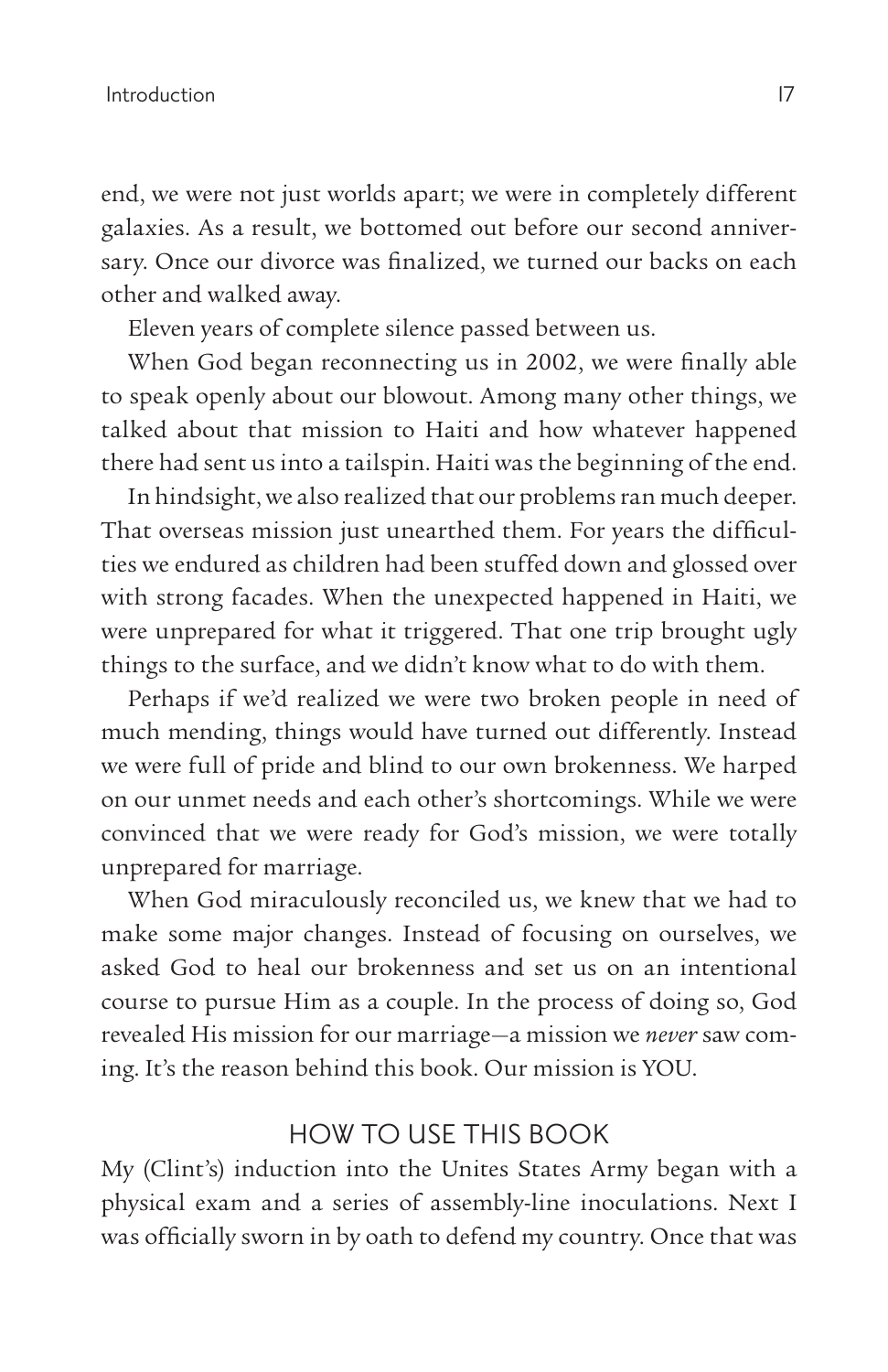18 Introduction and the contract of the contract of the contract of the contract of the contract of the contract of the contract of the contract of the contract of the contract of the contract of the contract of the contra

complete, the other GIs and I were transported to Travis Air Force Base and, finally, Fort Lewis, Washington, for basic training. Upon arriving, we were stripped of our clothes and given fatigues and the standard military buzz cut. Like well-oiled machines, the drill instructors in command bounced us from one person to another. There was a precise way to do everything.

There is something to be said for that kind of regimented approach. While there isn't a perfect prescription to begin discovering God's mission, we suggest that you start by setting aside one hour each week to read this book together, pray, and discuss the questions at the end of each chapter. For consistency, try your best to meet at the same time, day, and place each week. Think of these meetings like regular mission updates or business briefings from a commanding officer or CEO (God). You wouldn't dream of launching a mission, going into battle, or implementing a business plan without meetings. Why would you approach your marriage any differently?

If you've never tried something like meeting regularly with your spouse, it may take some getting used to. Give yourself time. And realize that Satan will work hard to keep you from meeting consistently. Disagreements will tempt you to skip out on being together. It will take an unwavering commitment from each of you to make this time together a high priority. Your marriage is worth it. God's mission is worth it.

During your weekly meetings, turn off the demands of the day. Set aside the distractions of cell phones and other screens. Taking proactive precautions to alleviate interruptions will help you focus and concentrate on each other. If you have young children, you'll need to make arrangements for their care. But be assured that what you're doing as husband and wife will greatly benefit your kids and create a lasting impact on the future generations of your family.

As in life, some chapters in this book are more involved than others. Don't feel that you have to rush through a reading. You may or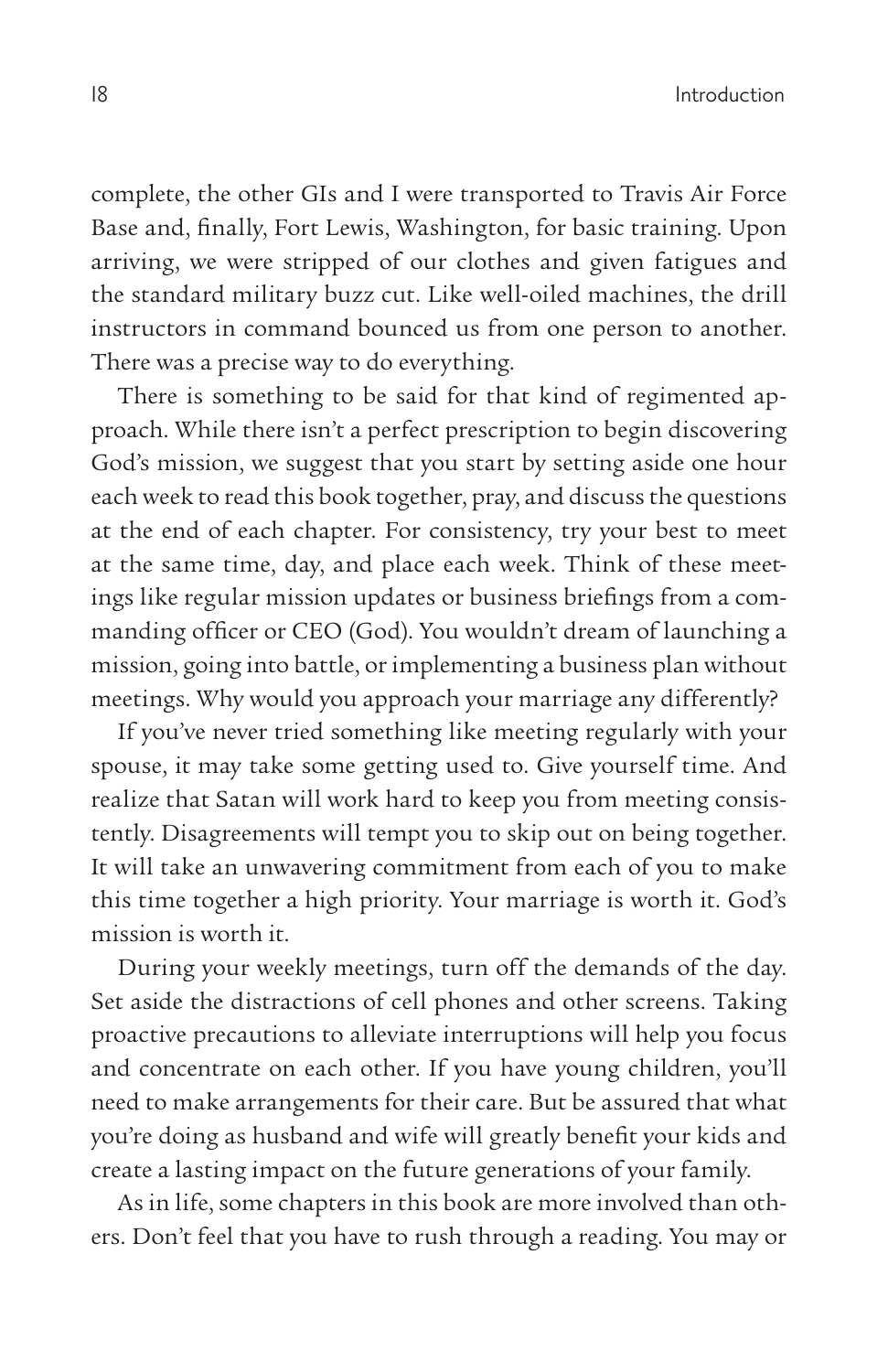may not get through one chapter each week. That's okay. Any worthwhile endeavor takes time, effort, and energy.

To enhance your experience, QR codes are embedded throughout the chapters. If you don't have a QR code reader app installed on your smartphone or tablet, we highly recommend that you download one and use it to scan these codes. Each one will link you to videos of other couples on missions from God. (You can also access these videos with a web browser at https://marriageonamission.com /video-journal/.) Our hope is that you'll glean insight and inspiration from their stories.

One final suggestion: keep a notebook or journal to record what God is doing as you meet together each week. (You can each keep your own journal or use one in which both of you write.) For some people, journaling elicits a visceral response. However, reflecting in writing on what God is doing, and responding to what unfolds, is a powerful way to retrace your footprints and derive meaning from your experiences. Try not to overanalyze or edit your thoughts and feelings. Express yourself freely. You'll be amazed at the way your journal becomes not only a running record of your experiences, but also a treasured part of your marriage legacy and a testimony to God's faithfulness.

Consider this book a training manual intended to facilitate an encounter with God as husband and wife. Over the course of reading it, you'll strap on the sandals of Joshua, Nehemiah, Jesus, Paul, and others whose hearts were resolutely set on God and His mission. Our prayer is that in the process of encountering Him in *their* lives, you'll discover God's specific mission for your marriage. Make no mistake, He has one—a mission uniquely yours.

Because some couples may not be accustomed to praying together, we've included a prayer at the end of each chapter. You'll also find discussion questions to help you apply what you've read. Reading the chapter is only a small part of your experience. You'll work out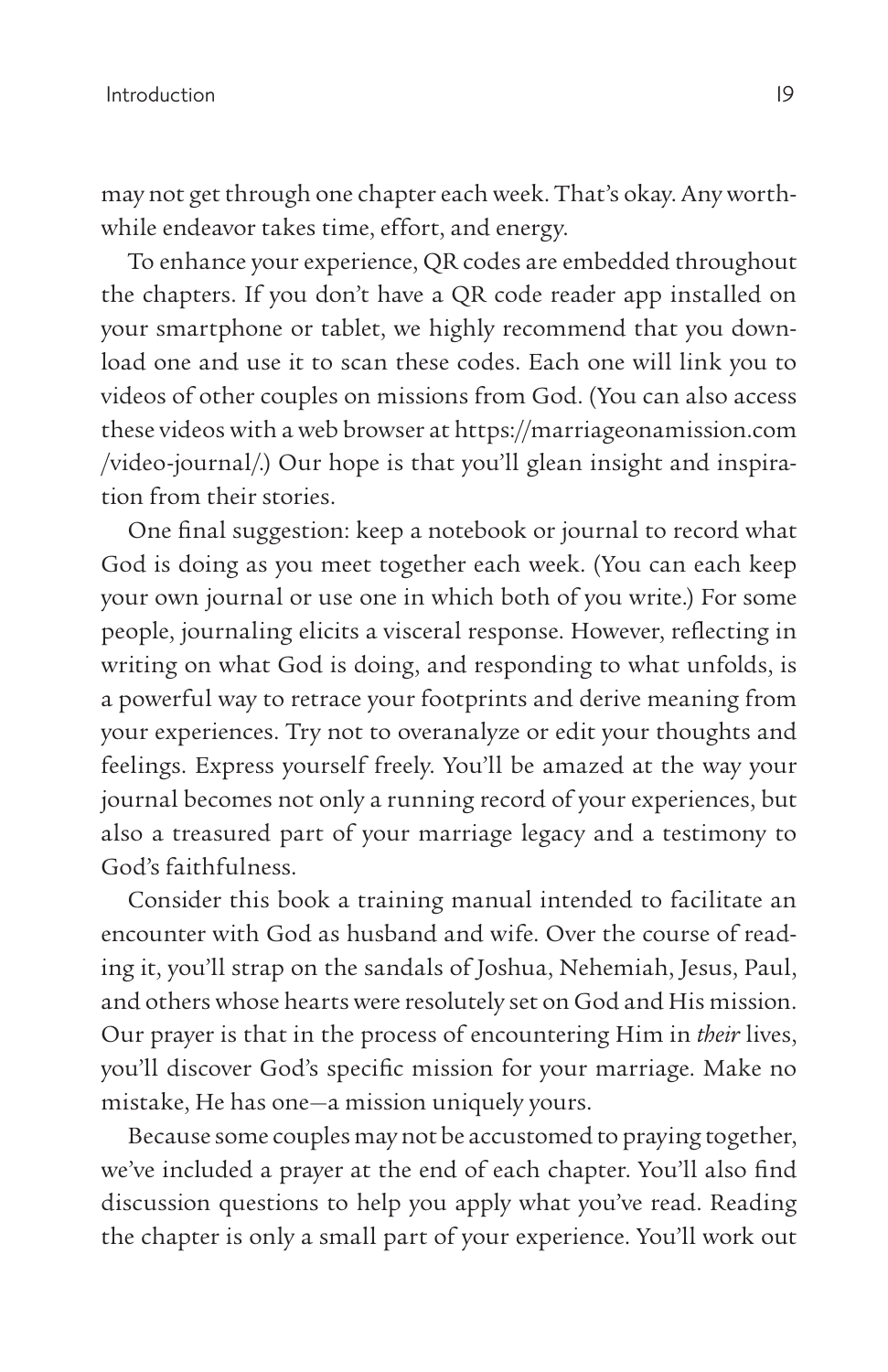your marriage and mission muscles when you pray together, talk about what you've read, and discuss the questions.

You'll get out of this commitment what you put into it. That being said, hold on. You're setting a course for a unique discovery mission with God where absolutely anything is possible. Are you ready? Good. Let's move forward!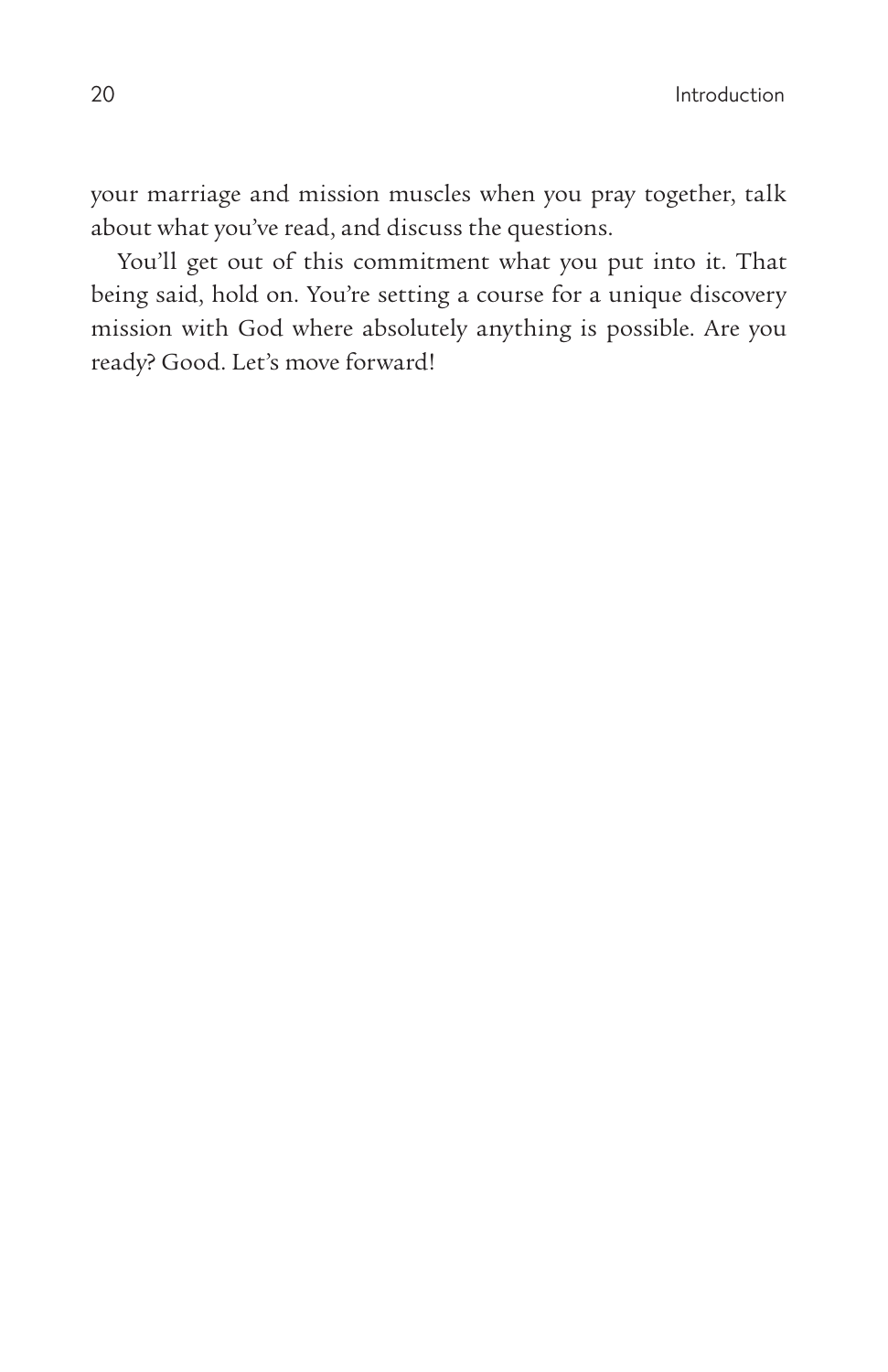*Phase I*

# **INDUCTION AND MISSION OPS**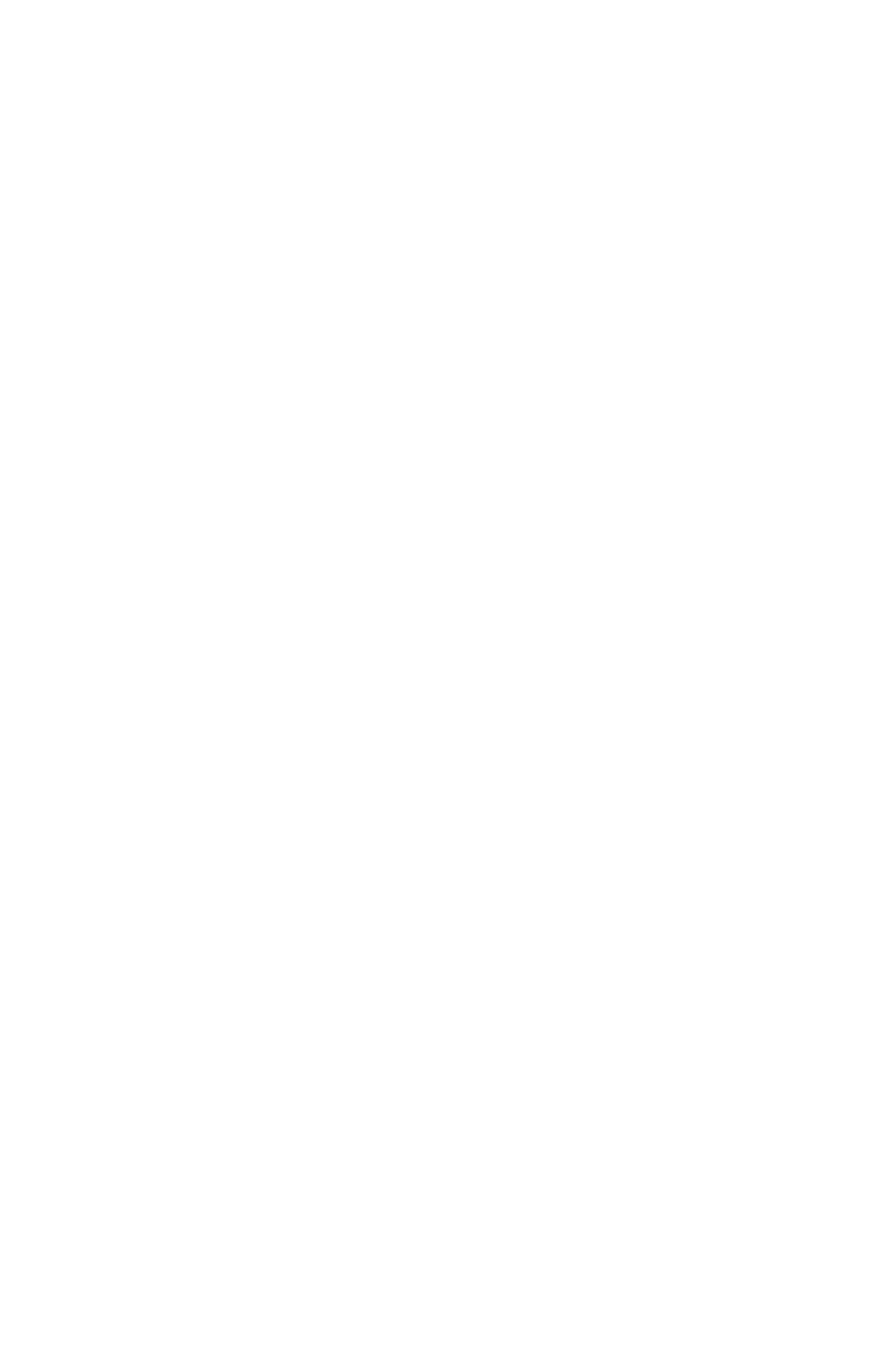#### *Chapter 1*

## Marriage on a Mission

*If you take missions out of the Bible, you won't have anything left but the covers.* —Nina Gunter

The Bible is full of special people sent on specific missions. Moses's mission was to bring the Israelites out of bondage in Egypt. Joshua's mission was to lead God's people into the Promised Land. Rebuilding the ruined city of Jerusalem was the task given to Nehemiah. Esther's mission was to save her people from annihilation. Jesus's mission was to do the will of God the Father. The apostle Paul was charged with spreading the gospel and establishing the early church.

Not only did God choose certain individuals to carry out specific missions, but He also chose couples. In the Old Testament, God revealed His original design for marriage through Adam and Eve. Abraham and Sarah were chosen to give birth to many nations in order to establish God's covenant. In the New Testament, Joseph and Mary's mission was to parent the Savior of the world, Jesus Christ. The charge of spreading the gospel was given to Priscilla and Aquila. All these couples were given a marriage mission: a specific task assigned by God to be carried out together to accomplish His will.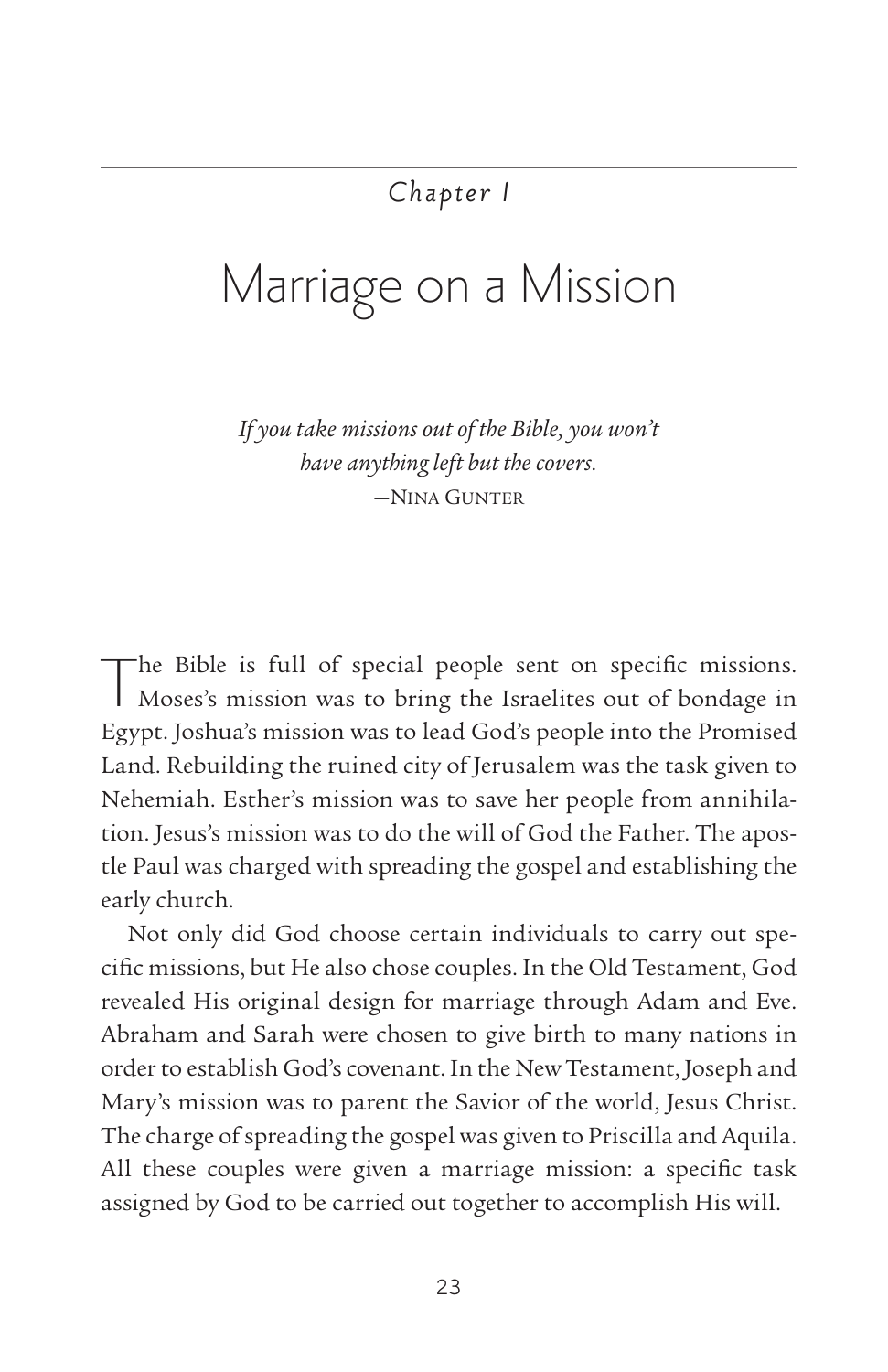In fact, God has a mission for *every* marriage, including yours. No matter your age, ethnicity, socioeconomic status, life circumstances, or denomination, there is something unique that He wants you to accomplish together over the course of your lives. Whatever God's mission for your marriage includes, it is designed first to honor Him and then to impact others.

The goal of *Your Marriage, God's Mission* is to help you discover God's mission for your marriage and assist you in its development, growth, and ongoing assessment. To do so, we'll share about our own process of discovering God's mission for our marriage as well as that of other couples we've met along the way. You'll also find helpful tools and innovative ideas within these pages, but we promise not to spoon-feed you with prescriptive advice or a set of linear steps. Discovering God's mission for your marriage isn't a program. It's a process. While we often wish we knew both the end result and the means to get there, God isn't like that. Neither is marriage or His mission for it.

However, we do know that discovering and living out God's mission will give your relationship a much greater sense of purpose and meaning. Your marriage, unreservedly set on God's mission, possesses the power to impact families, neighborhoods, churches, communities, and the world! And no one is better suited for the task than you.

Just as no two marriages are alike, God's mission for every marriage is also unique. The processes He uses to guide each couple differ as well. As your marriage grows and your life circumstances change, your mission may also change or morph into something new. Or you may have one solitary mission throughout your entire marriage.

Having said all that, there is a common purpose in every mission: God created marriage as the vehicle by which the gospel is transported throughout all generations. As you experience God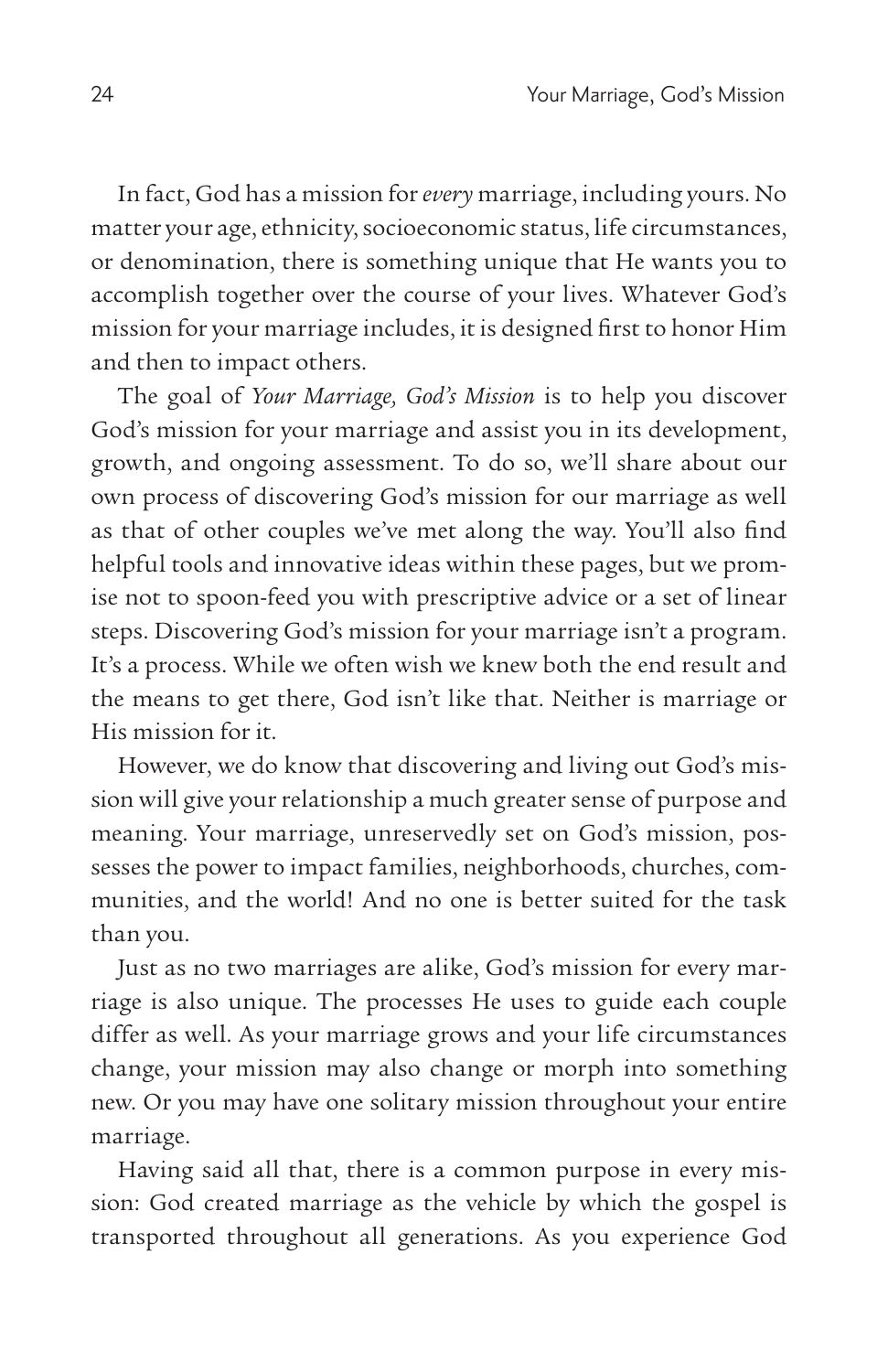together, your earthly mission will begin to reflect that purpose, set forth before time began. "For we are His workmanship, created in Christ Jesus for good works, which God prepared beforehand that we should walk in them" (Eph. 2:10 nkjv).

In these latter days, as we await the return of Jesus Christ, our world is quaking with financial upheaval, tragedy, terrorism, shifting weather patterns, and health epidemics that span the globe. We believe God is giving His people one last opportunity to reach up and grab hold of His heart, His plans, His purposes, and His mission.

This is *your* chance.

Now that you understand a little more about what a marriage mission is, the remaining chapters in this phase will explain why your marriage needs a mission and how to discover yours.

#### *Pray Together*

God, there is much more to marriage than we ever imagined. We believe You have a purpose and a mission for us to accomplish as a couple. Help us discover the task You have assigned to our marriage. Open our hearts and minds to hear what You are saying as we begin this process together. Make us sensitive to Your Holy Spirit and give us wisdom to make choices in accordance with Your will. Help us remain faithful and committed to meeting each week, without interruptions. Guard us from allowing other things to take precedence over this time we're setting apart. Our marriage and mission belong to You. In Jesus's name. Amen.

#### *Taking the Next Step*

Use these questions as discussion points. You may also wish to record some answers or insights in your journal.